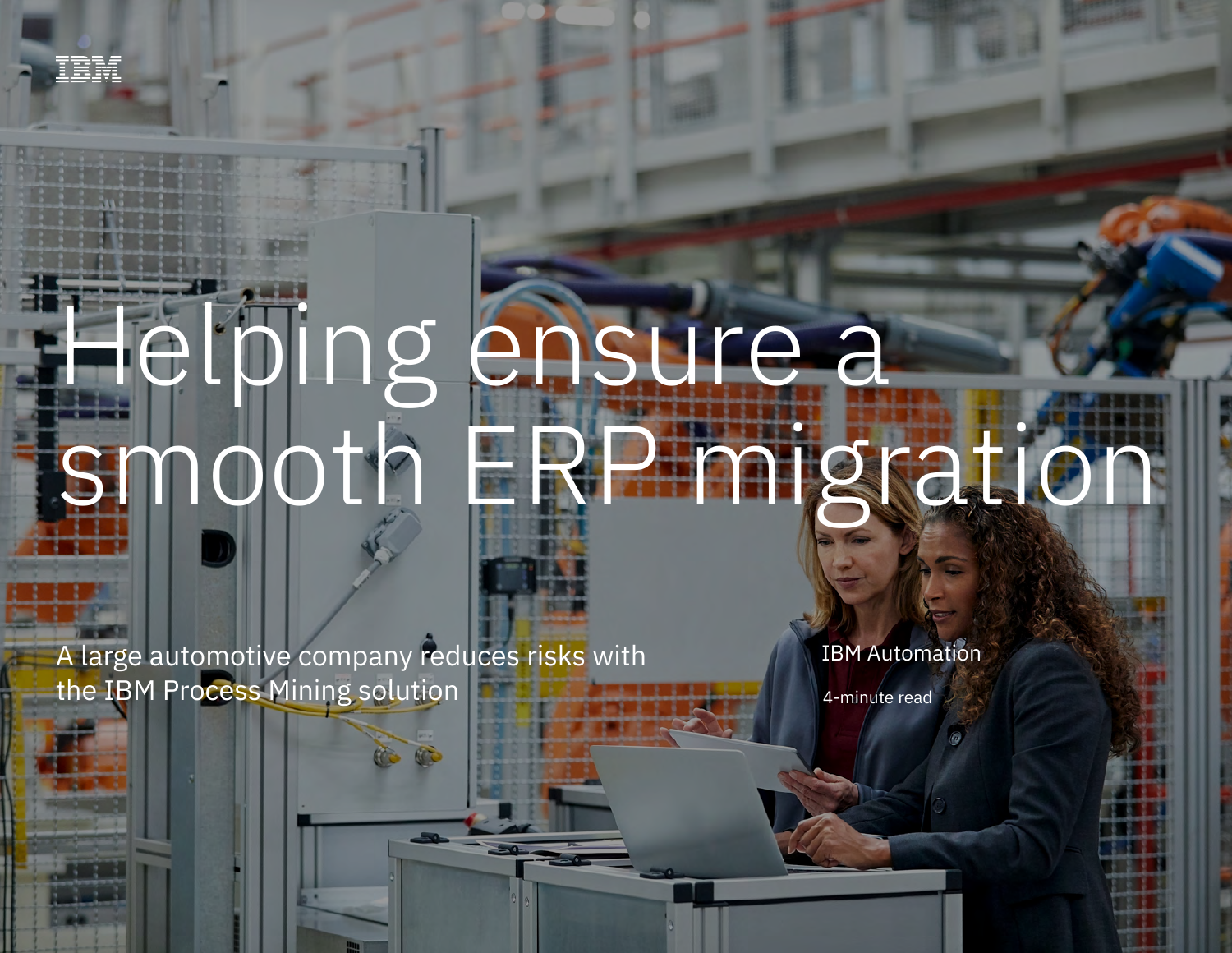aving embarked on a journey of digital transformation, a large automotive company needed to revamp its traditional ERP platform. Critical to the company's global operations, the system was solid but clearly had shortcomings as pastgeneration software with limited support. H

The IT team planned to migrate from this heritage system to a new, cloud-based ERP solution. Yet it needed to do so without losing any existing functionality of what had become the company's



communications backbone. More than 500 users across the organization's headquarters, dealer network and subsidiaries relied on the software to perform functions for sales, spare parts management and post-sales assistance.

To enable a smooth transition, the team sought to improve key business processes before integrating them into the new system. One of these processes was the service entry process, which contains several diagnostic checkpoints that dealers must follow when performing car maintenance. The process held its own set of workflow challenges that if not addressed threatened migration success. Namely, several ERP system users followed process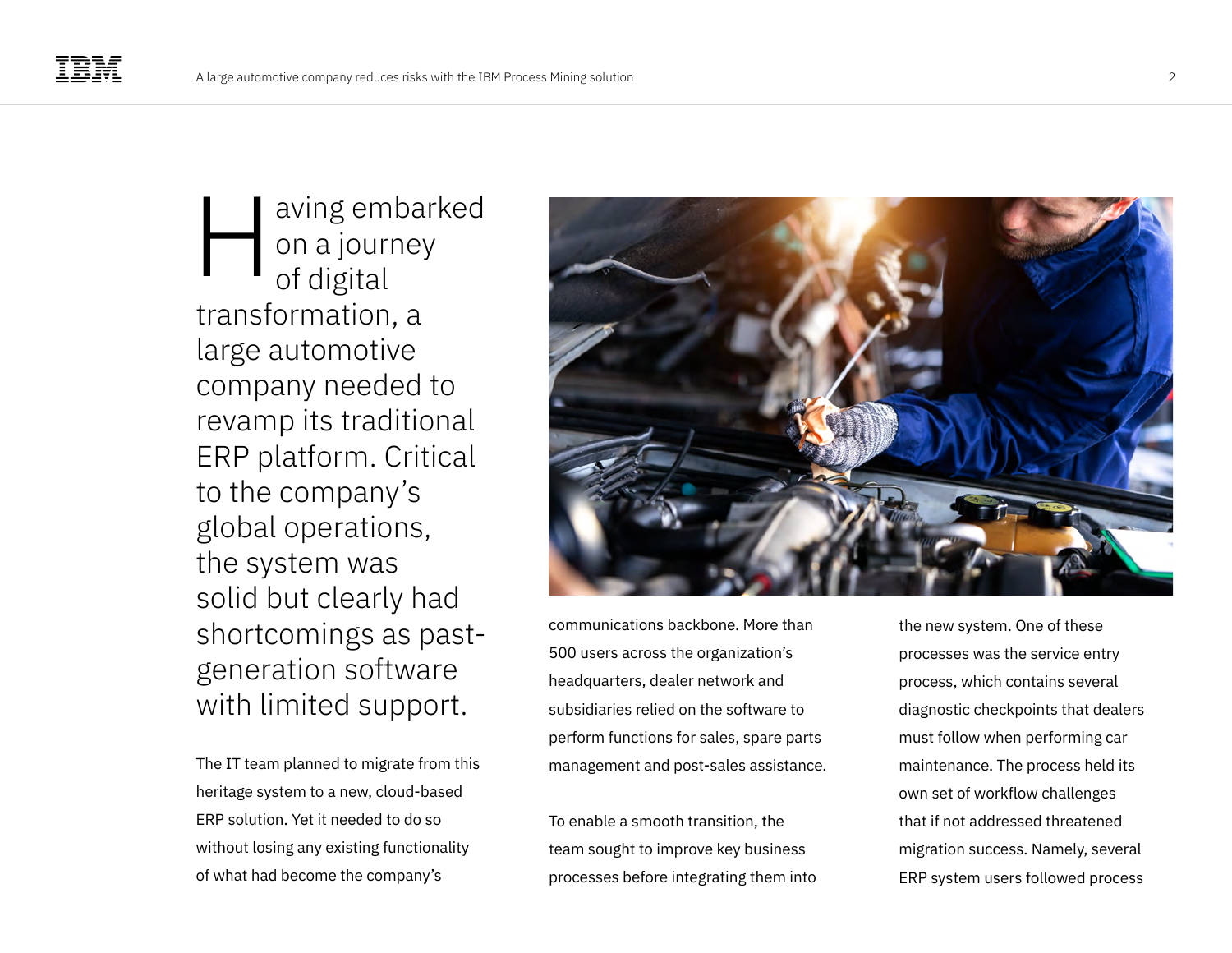steps that had become common but undocumented knowledge.

"We interviewed employees in a few countries and discovered a mismatch between documented and actual workflows," explains the Information and Communications Technology (ICT) Process Manager – Sales & After Sales with the automotive company. "However, we didn't have the resources to conduct interviews in multiple countries, and we couldn't be certain that the people we did talk with had accurately conveyed the steps they followed."

Because the possibility always existed that users would forget or omit them, undocumented steps in the service entry process posed a potential liability. To help ensure a successful migration, the company sought a cost-efficient way to rapidly identify process gaps.

Conducted as-is process analysis

### Conducted as-is<br>process analysis<br>up to<br>the conducted as-is

faster

Discovered that dealers skipped a best-practice diagnostic step in 15%

of cases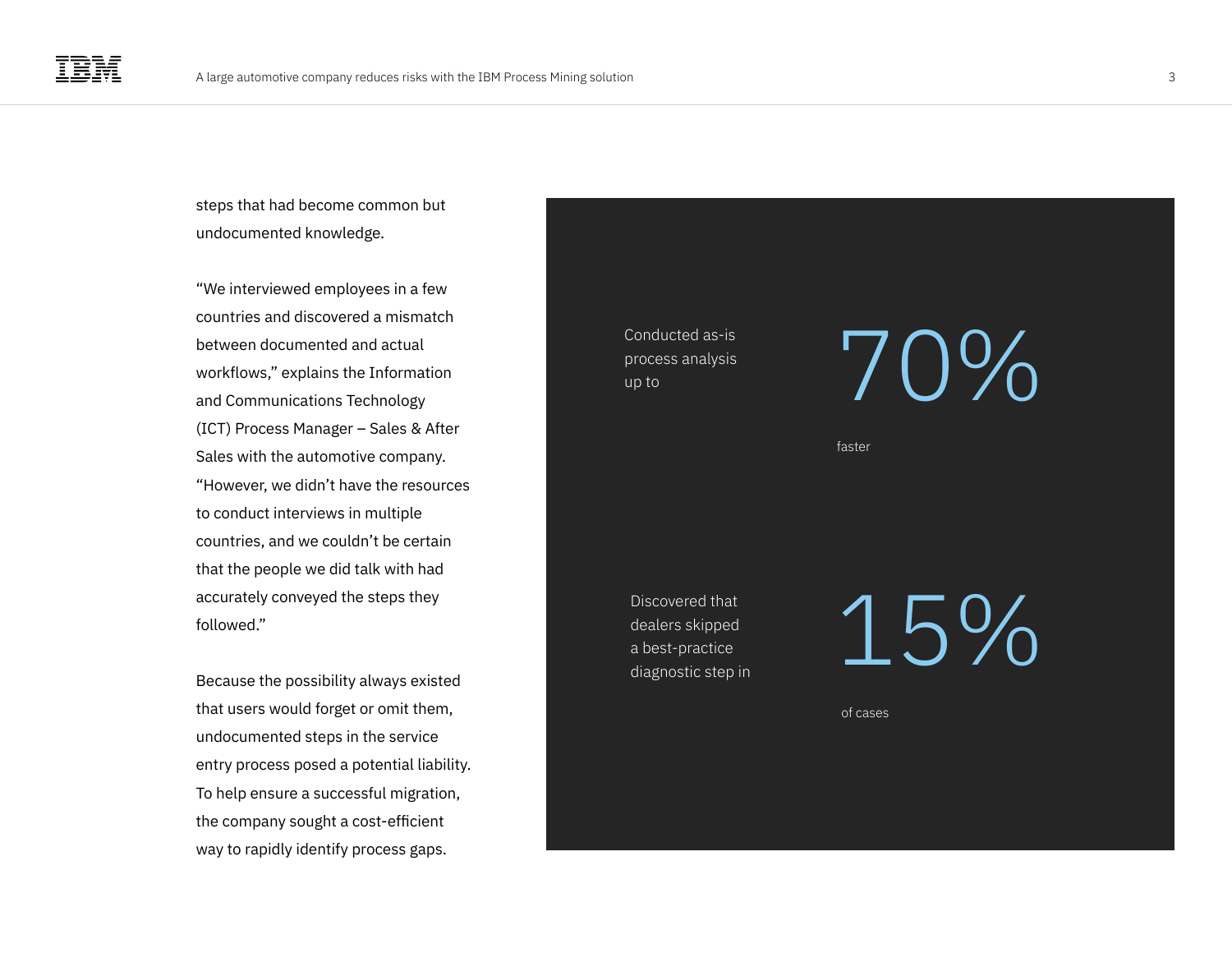## Data-driven process analysis

To analyze its service entry process, the company selected the [IBM® Process](https://www.ibm.com/cloud/cloud-pak-for-business-automation/process-mining)  [Mining](https://www.ibm.com/cloud/cloud-pak-for-business-automation/process-mining) solution, which applies datamining algorithms to automatically discover process flows. It also simulates future processes from as-is processes. The Process Mining solution is included as a foundational capability across all [IBM Cloud Paks for Automation](https://www.ibm.com/cloud/automation) offerings, including the [IBM Cloud Pak®](https://www.ibm.com/cloud/cloud-pak-for-business-automation/)  [for Business Automation](https://www.ibm.com/cloud/cloud-pak-for-business-automation/) offering.

"We had already established a strong business relationship with IBM, but from a technical perspective the Process Mining solution offered capabilities that other solutions couldn't," says the ICT



Process Manager. "The IBM solution enabled us to easily and effectively streamline the gap analysis process using data from our traditional ERP system and then perform what-if analyses. We could also quickly deploy the solution from the cloud."

As soon as the company loaded service entry process data into the solution, an as-is process model, including all process variants, was automatically generated from the data. The undocumented steps were finally captured and recorded in the process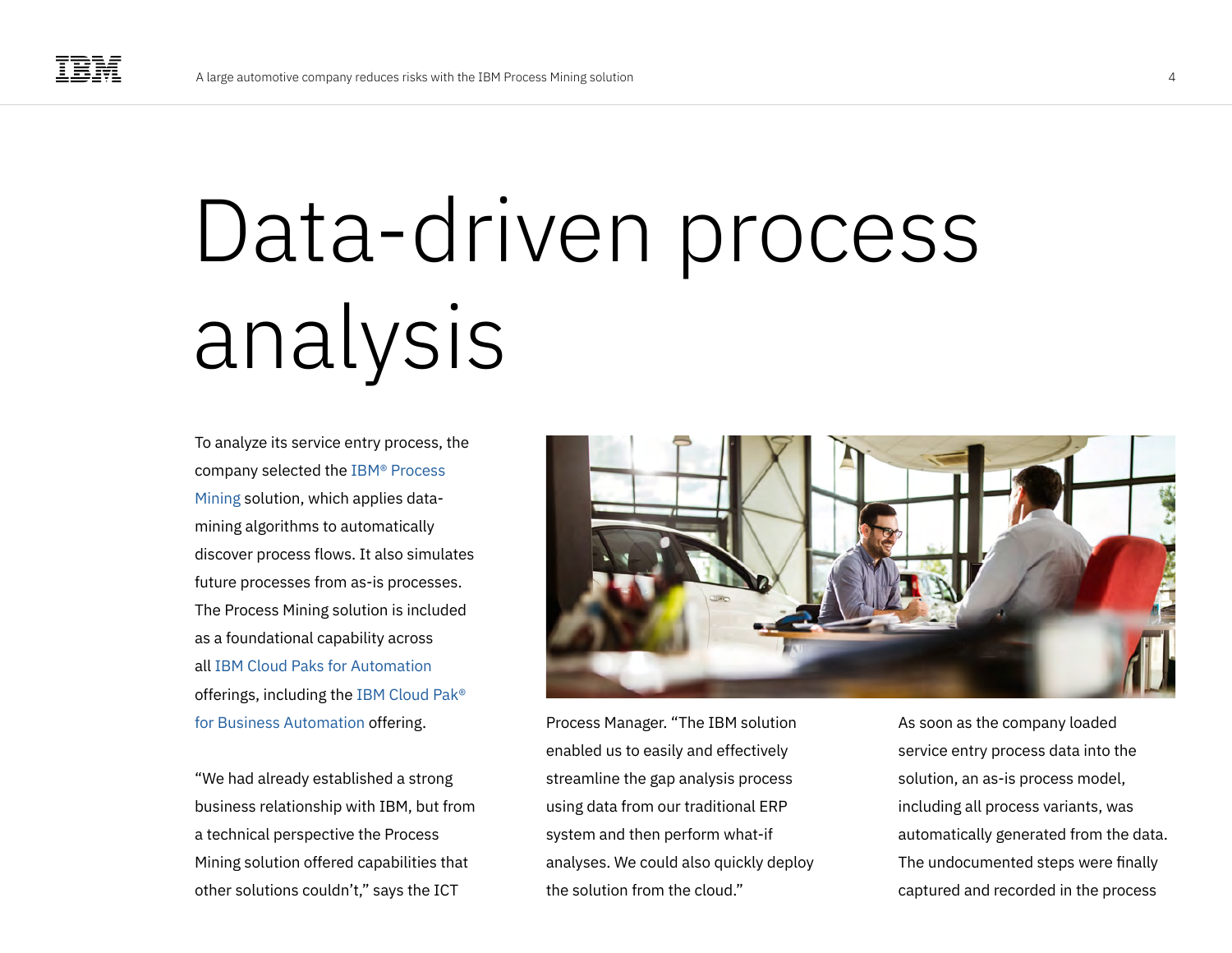model to keep them from becoming siloed information or forgotten steps.

The IT team next performed a gap analysis to get a visual comparison of the data-derived process model and the customer's uploaded reference model. By comparing the reference model to the actual process, the customer immediately noticed a compliance issue in scan-in/ scan-out activities. During the scan-in activity, workers connect the car to a diagnostic tool. They should also perform the scan-out activity, a best practice in which they check for warning indicators on the car's control unit. The analysis showed that in 15% of the cases, workers did not perform the scan-out activity.

Additionally, by using the Process Mining solution, the IT team found that in about one-third of 75,000 cases, some dealerships abroad had opened the service entry case after the work start activity instead of before, resulting in nonconformance.

We are extremely " happy with the speed and accuracy of analysis performed by the IBM Process Mining solution."

**ICT Process Manager – Sales & After Sales**, Large Automotive Company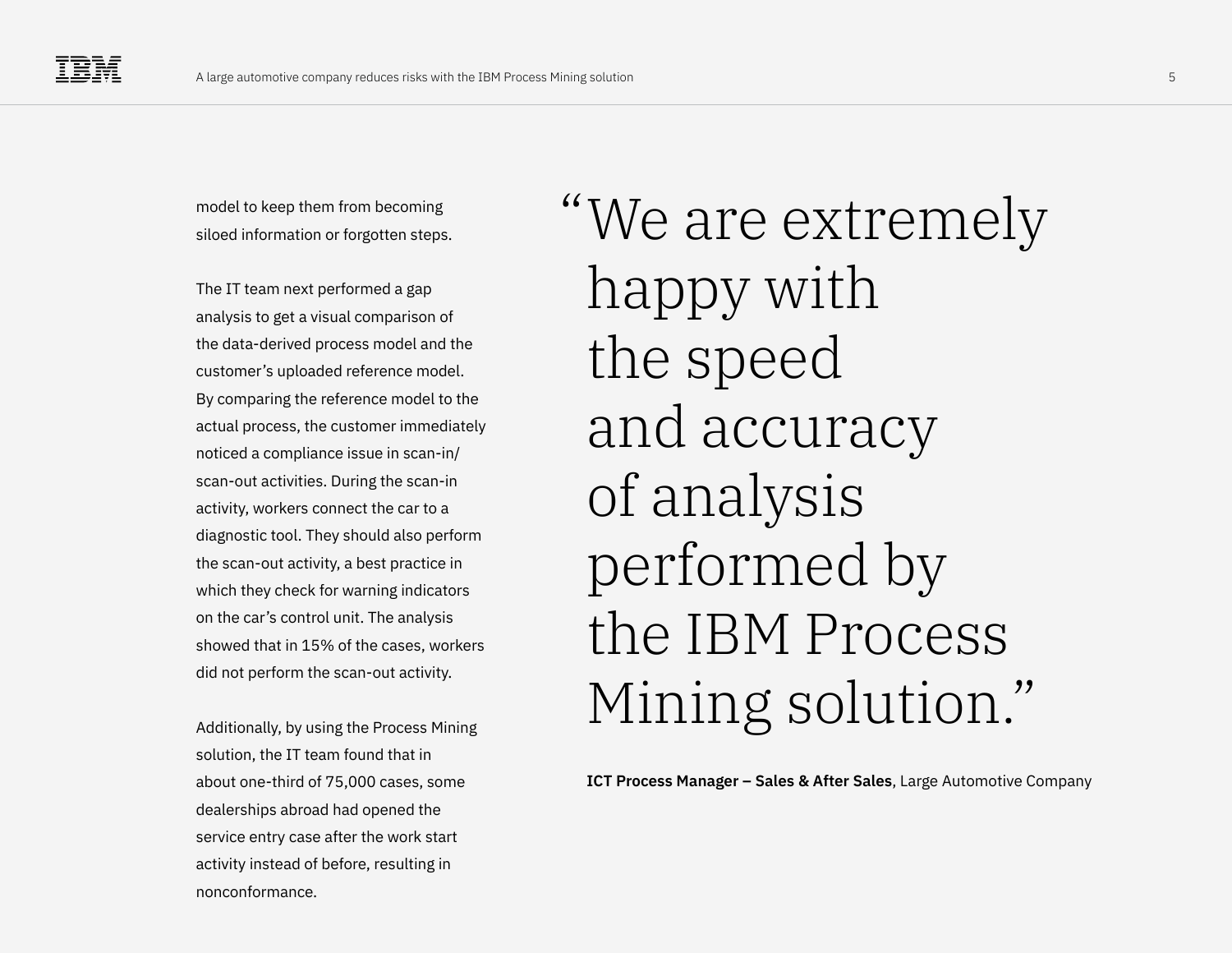### Reducing rollout risks

By using the IBM solution to discover the real service entry process, the company reduced as-is analysis time by 70% as compared with traditional analysis methods. Also, with greater insight into nonconformant activities, the company was able to retrain those employees who were not following documented processes, improving quality management.

The company completed the automated analysis within two months. It then used the data-derived process model as a blueprint for establishing a uniform service entry process to be used globally with the new ERP system. Consequently, the company reduced new system rollout risks while saving a significant amount of money.



"We are extremely happy with the speed and accuracy of analysis performed by the Process Mining solution," says the ICT Process

Manager. "The data doesn't lie, and now we know we have created a service entry process that people like to use and follow."